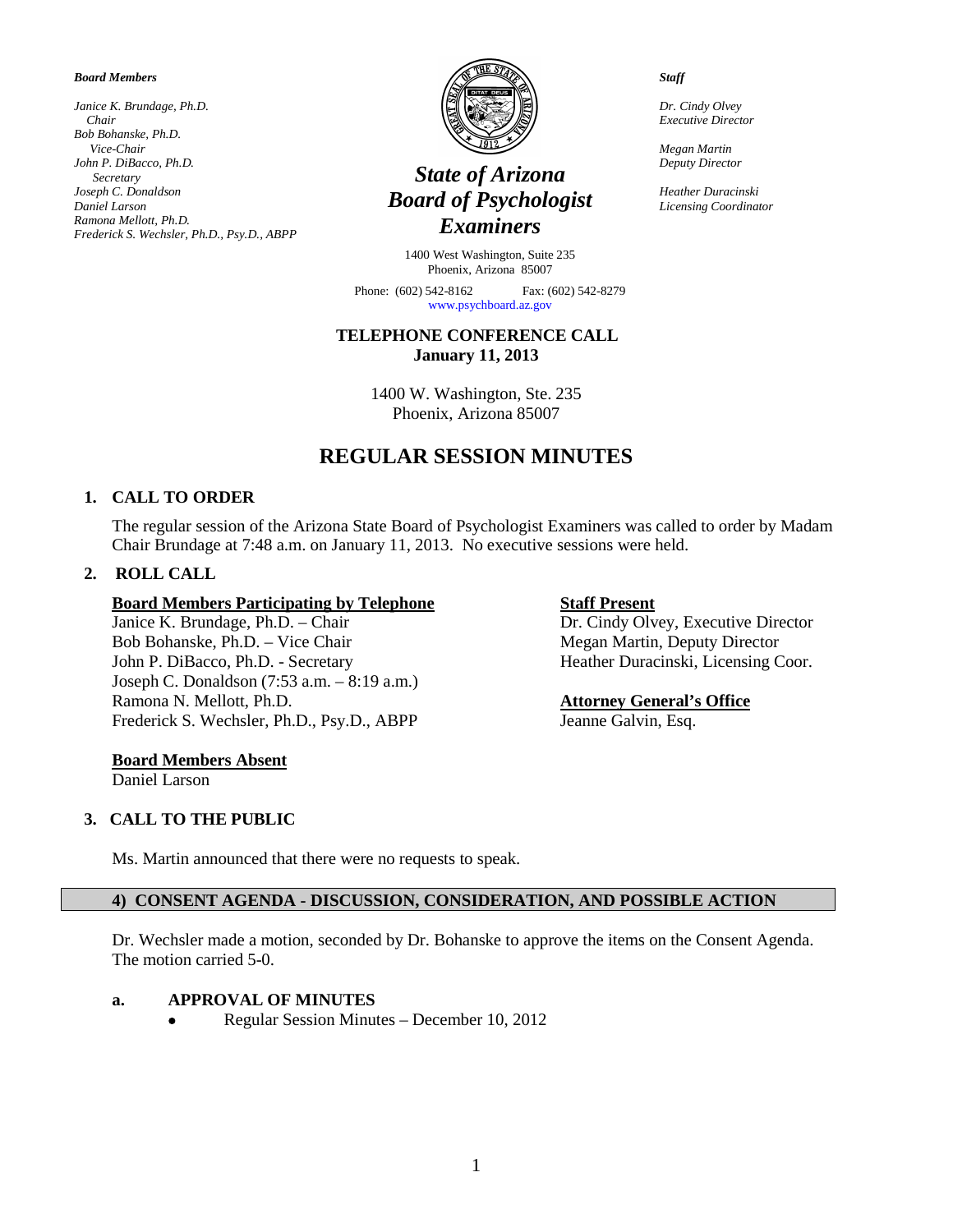#### **REQUESTING APPROVAL FOR EXAM ONLY**

Heather McDermott, Psy.D. Tricia Merkley, Ph.D.

#### **REQUESTING APPROVAL FOR EXAM & LICENSURE (UPON**

**PASSING SCORE)**  Julie Alberty, Ph.D. Rebecca Blood, Ph.D. Madina Boyd, Psy.D. Rhonda Casillas, Ph.D. Erin Honke, Psy.D. Ruxandra LeMay, Psy.D. Nicole Pondell, Psy.D. Donna Terrell, Psy.D. *(Pending receipt of official graduate transcript reflecting degree has been conferred)*

**REQUESTING APPROVAL OF LICENSURE BY WAIVER**  Brandy Baker, Psy.D.

- **REQUESTING APPROVAL OF SUPERVISED PROFESSIONAL EXPERIENCE HOURS AND LICENSURE** Shira Fass, Ph.D.
- **REQUESTING APPROVAL OF LICENSURE BY CREDENTIAL** Jessica Chasnoff, Psy.D., CPQ Christian Komor, Psy.D, NRHSPP

#### **c. DISCUSSION/DECISION REGARDING APPLICATION FOR LICENSURE OF BEHAVIOR ANALYST**

**REQUESTING APPROVAL FOR LICENSURE BY EXPERIENCE** Kellie Bynum, M.Ed., BCBA Alissa Willey-Sperry, M.Ed., BCBA

#### **d. APPLICATION REVIEW COMMITTEE RECOMMENDATION FOR DENIAL OF APPLICATION FOR LICENSURE BY WAIVER FOR CHRISTINA WHALEN, PH.D. IF APPLICANT DOES NOT WITHDRAW APPLICATION WITHIN 7 DAYS**

**e. DISCUSSION, CONSIDERATION, AND POSSIBLE ACTION REGARDING APPROVAL OF DR. DAVID BIEGEN'S REQUEST TO CANCEL HIS LICENSE TO PRACTIC PSYCHOLOGY**

#### **5. DISCUSSION, CONSIDERATION, AND POSSIBLE ACTION REGARDING DOCUMENT ISSUED BY ASPPB PERTAINING TO BEHAVIOR ANALYSIS AND OPPORTUNITY FOR COMMENT**

Dr. Olvey provided a summary to the Board stating that the Association of State and Provincial Psychology Boards (ASPPB) has drafted a document pertaining to behavior analysis for comment. Dr. Olvey stated that the document was drafted as a resource in response to questions raised by ASPPB member jurisdictions. ASPPB has submitted the document to stakeholders for comment. Following deliberation, it was the consensus of the Board that no comments will be submitted by the Board to ASPPB.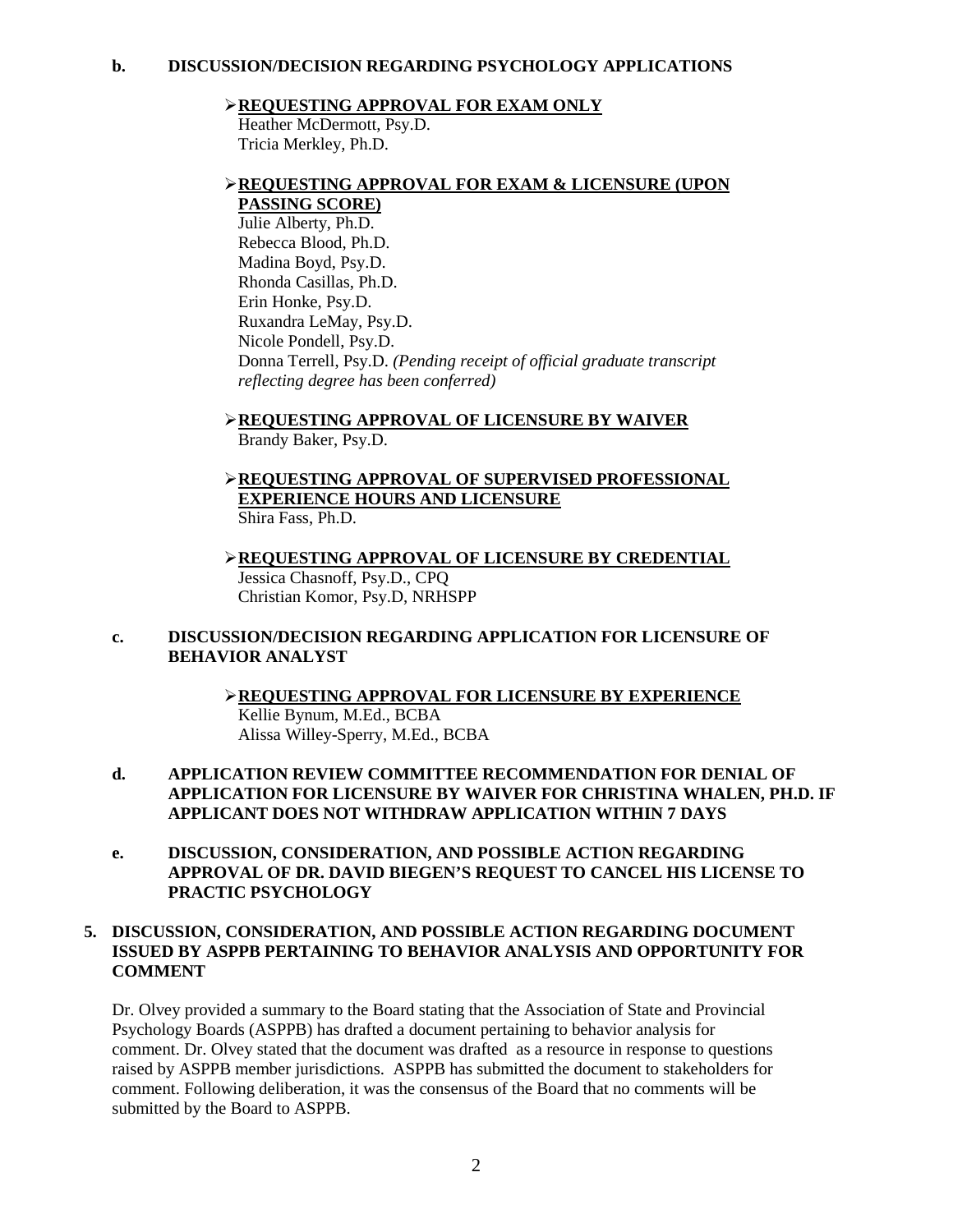Mr. Donaldson joined the meeting at 7:53 a.m.

#### **6. DISCUSSION, CONSIDERATION, AND POSSIBLE ACTION REGARDING NANCY HAGENER, PSY.D. APPLICATION FOR LICENSURE AND SUBMISSION OF HER STUDY PLAN**

Dr. Wechsler recused from this agenda item. Dr. Bohanske provided a summary to the Board. Board members proceeded with a substantive review of Dr. Hagener's application and study plan. Dr. Hagener was present telephonically and answered Board members' questions. Upon review, the Board noted that the materials submitted were complete and fulfilled the requirements of statutes and rules. Dr. Bohankse made a motion, seconded by Mr. Donaldson, to approve Dr. Hagener's application for exam and licensure upon a passing score and payment of the prorated licensure fee. The motion carried 5-0-1 with Dr. Wechsler recused.

#### **7. DISCUSSION, CONSIDERATION, AND POSSIBLE ACTION REGARDING RICHARD PHENIS, PSY.D. APPLICATION FOR LICENSURE**

Dr. Wechsler recused from this agenda item. Dr. Bohanske provided a summary to the Board. Upon review of Dr. Phenis' Supervised Psychology Internship or Training Experience Verification form from VA Pittsburgh Healthcare System, the Board noted that his supervisor, Dr. Lauber indicated that Dr. Phenis completed a total of 2,080 hours of experience from August 2010, to August 2011. The Board noted that on page 7, question #29 of the application, Dr. Phenis indicated that he intends to apply 1,500 hours of internship experience toward the 3,000 hour requirement. At this time, the Board is requesting clarification as to the number of internship experience hours Dr. Phenis intends to apply toward licensure. Additionally, upon review of Dr. Phenis' Postdoctoral Professional Psychology Experience Verification form from Scott & White Memorial Hospital, the Board noted that his supervisor, Dr. Cruz-Loureano, indicated that Dr. Phenis completed a total of 3,200 hours of experience from August 29, 2011, to November 14, 2012. Dr. Cruz- Loureano's subsequent calculations indicate that Dr. Phenis worked 50 hours per week for 65 weeks and received 400 hours of individual, face-to-face supervision and obtained 500 hours of direct client contact. The Board noted that on page 7, question #29 of the application, Dr. Phenis indicated that he intends to apply 1,500 hours of postdoctoral experience toward the 3,000 hour requirement. At this time, the Board is requesting clarification as to the number of postdoctoral experience hours Dr. Phenis intends to apply towards licensure. Furthermore, the Board is requesting that Dr. Phenis correct page 7, question #29 of the application. Dr. Mellott made a motion, seconded by Dr. DiBacco, to issue Dr. Phenis letter requesting additional information regarding the deficiencies discussed in his application. The motion carried 5-0-1 with Dr. Wechsler recused.

Mr. Donaldson left the meeting at 8:19 a.m.

#### **8. DISCUSSION, CONSIDERATION, AND POSSIBLE ACTION REGARDING CORRESPONDENCE RECEIVED FROM NADER SIAHDOHONI, PH.D.**

Ms. Duracinski provided a summary to the Board, stating that on November 26, 2012, the Board office received correspondence from Dr. Siahdohoni requesting that the Board allow him to take the EPPP. After deliberation, Dr. Mellott made a motion, seconded by Dr. DiBacco, to invite Dr. Siahdohoni to the next in-person Board meeting to discuss his request and study plan. The motion carried 5-0.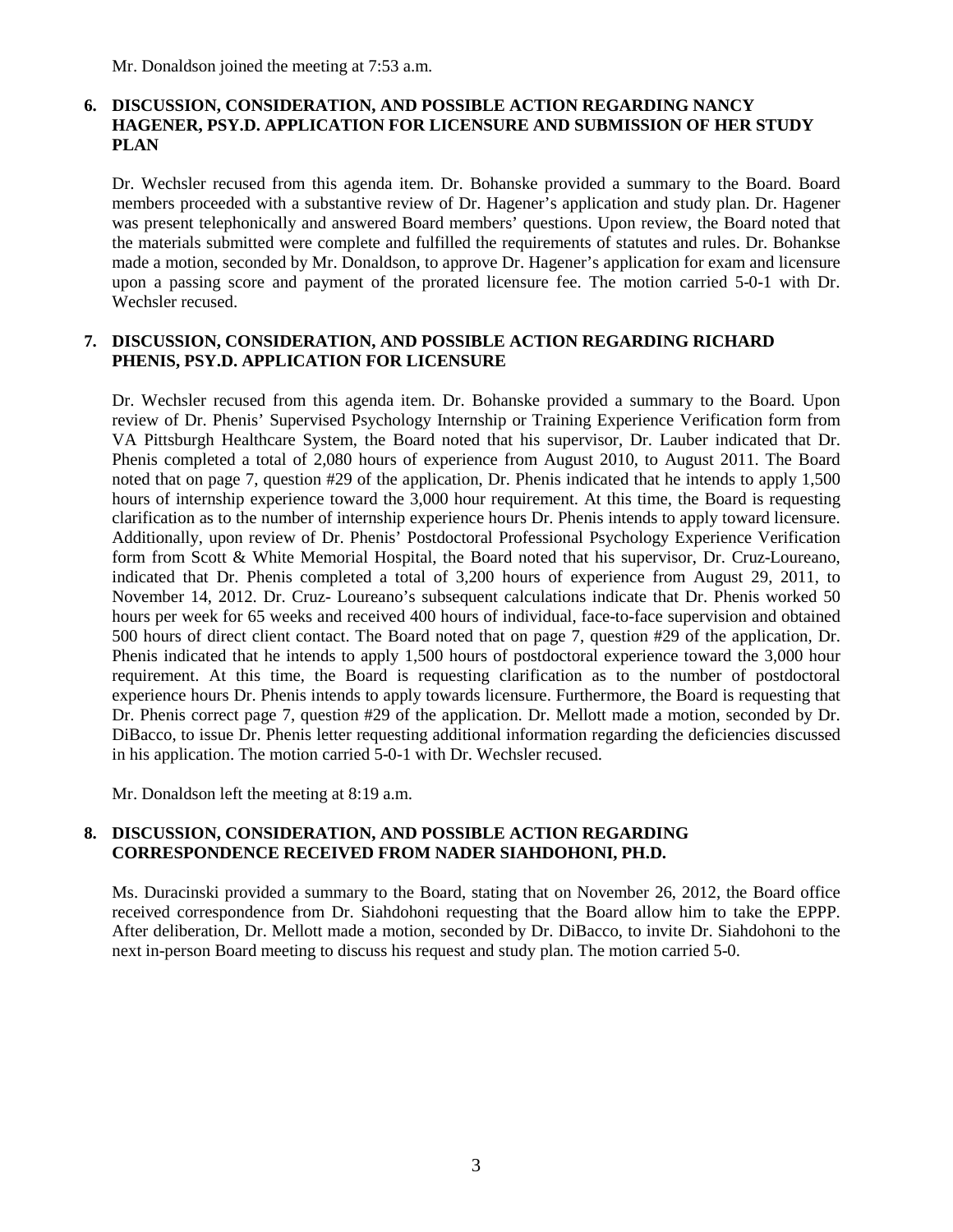#### **9. DISCUSSION, CONSIDERATION, AND POSSIBLE ACTION RELATING TO QUESTION POSED BY ASSOCIATION OF STATE AND PROVINCIAL PSYCHOLGY BOARDS REGARDING WHETHER THE BOARD ACCEPTS SCORES FROM THE BILINGUAL VERSION (FRENCH/ENGLISH) OF THE EPPP**

Dr. Olvey provided a summary to the Board stating that the Association of State and Provincial Psychology Boards (ASPPB) has submitted a questionnaire to each licensing jurisdiction regarding the French/English version of the EPPP. Board members discussed language and cultural competence. Board members also discussed that statistics were not provided demonstrating that the French version of the EPPP is equivalent to the English version.

Following deliberation, Dr. Wechsler made a motion, seconded by Dr. Bohanske, to postpone answering the questionnaire and to ask ASPPB to provide the Board with statistics demonstrating that the French version of the EPPP is equivalent to the English version. The motion failed 2-3 with Drs. Brundage, Mellott and DiBacco voting no on a roll call vote.

Following deliberation, Dr. Wechsler made a motion, seconded by Dr. Bohanske, that contingent upon receiving information demonstrating the equivalence of the two exams (French and English), the Board's will respond that ASPPB should offer the exam in French only (without the side-by-side French/English version). The motion carried 4-1 with Dr. DiBacco voting no a roll call vote.

#### **10. DISCUSSION, CONSIDERATION, AND POSSIBLE ACTION REGARDING CONTRACTING FOR LEGISLATIVE LIAISON SERVICES FOR 2013 LEGISLATIVE SESSION**

Dr. Olvey provided a summary to the Board stating that due to budget concerns the Board did not contract for legislative services for the past two years. Dr. Olvey discussed the need for legislative tracking services and possible liaison services only if a bill is dropped and the Board wishes to respond during the 2013 legislative session. After deliberation, Dr. Wechsler made a motion, seconded by Dr. DiBacco, to authorize Dr. Olvey to enter into a contract for legislative services for the 2013 legislative session. The motion carried 5-0.

#### **11. DISCUSSION, CONSIDERATION, AND POSSIBLE ACTION REGARDING BOARD APPOINTMENTS**

Dr. Olvey provided a summary to the Board stating that the Arizona Psychological Association (AzPA) has submitted a recommendation to the Governor's office for a new Board member appointment as well as a letter recommending Dr. Wechsler's re-appointment. Dr. Olvey advised that AzPA does not provide recommendations for appointment of public Board members.

#### **12. DISCUSSION, CONSIDERATION, AND POSSIBLE ACTION REGARDING REQUEST FOR ACCOMMODATIONS FOR THE EPPP FROM AMRA STAFFORD, PSY.D.**

Ms. Duracinski provided a summary to the Board stating that on September 18, 2012, the Board office received Dr. Stafford's application for exam and licensure along with a testing accommodations request. After deliberation, Dr. Wechsler made a motion, seconded by Dr. Bohanske, to approve Dr. Stafford's request for accommodations for the EPPP. The Motion carried 5-0.

#### **13. NEW AGENDA ITEMS FOR FUTURE MEETINGS**